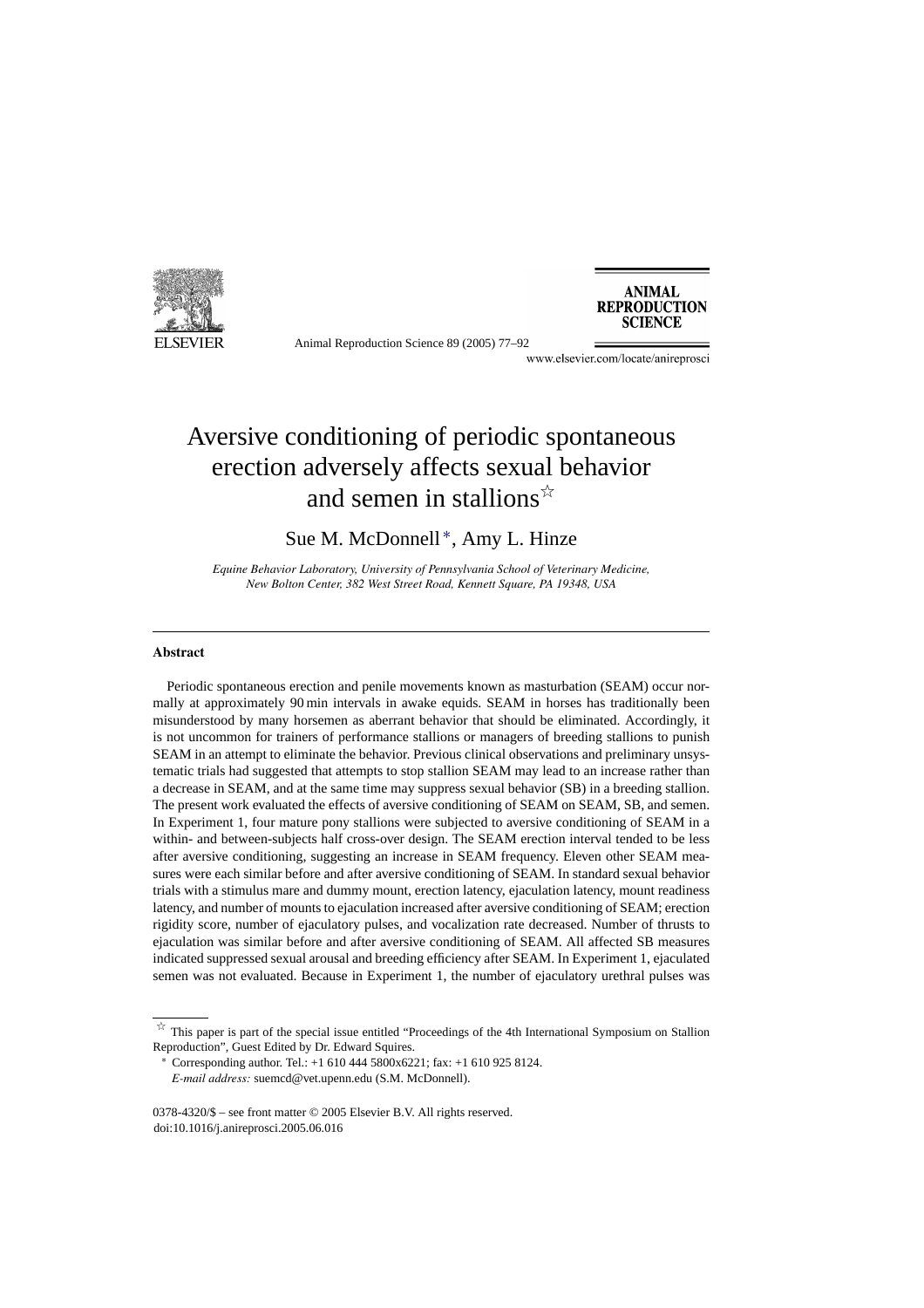less after aversive conditioning, Experiment 2 was similarly designed, but included evaluation of semen, both immediately and again 1 week after aversive conditioning was completed. Experiment 2 included 12 aversively conditioned stallions, and 4 yoked controls. In Experiment 2, masturbation episode duration tended to be less after aversive conditioning, while the remaining 11 SEAM measures were unaffected by aversive conditioning of SEAM. Of SB measures, erection latency, mount readiness latency, thrusts to ejaculation, and ejaculation latency were significantly greater after aversive conditioning. Erection rigidity score and number of ejaculatory pulses were less after aversive conditioning. These differences are consistent with suppressed sexual arousal and reduced breeding efficiency. Semen volume and total number of sperm per ejaculate were significantly less after aversive conditioning. These findings are consistent with clinical anecdotes and preliminary trials indicating that aversive conditioning of SEAM in stallions suppresses sexual arousal and breeding behavior. Of considerable interest both clinically and theoretically, is the finding that aversive conditioning target behavior of SEAM was not suppressed by aversive conditioning, while SB and semen during semen collection trials were both adversely affected.

© 2005 Elsevier B.V. All rights reserved.

*Keywords:* Horse; Masturbation; Erection; Aversive conditioning; Sexual behavior; Ejaculation; Semen

#### **1. Introduction**

Periodic spontaneous (non-sexual) erection and penile movements or manipulation have been described in a wide range of mammalian species, including bulls, stallions, rams [\(Jainudeen and Hafez, 1987](#page-14-0)), cats ([Aronson, 1949; Hafez, 1962\)](#page-13-0), dogs ([Hafez, 1962\)](#page-14-0), boars, bucks [\(Roberts, 1986\)](#page-14-0), porpoises, porcupines, red deer, primates ([Beach, 1976\)](#page-13-0), shrews [\(Pearson, 1944\),](#page-14-0) kangaroo (Crump, 1986), bats ([Wimsatt, 1945\),](#page-15-0) bears (Alt, personal communication, 1992), whales [\(Wilson, personal communication, 2004\),](#page-15-0) elephants [\(Jainudeen et al., 1972\)](#page-14-0), and rats ([Schmidt et al., 1994\)](#page-15-0). In domestic species, in which spontaneous erection and penile movements or manipulation occur in an awake state, the behavior is commonly known as masturbation. In men, similar periodic erections occur in association with rapid eye movement sleep, and are known as nocturnal penile tumescence (NPT) [\(Ohlmeyer et al., 1944; Karacan et al., 1976](#page-14-0)). In male infants, spontaneous erections occur during both sleep and wakeful states ([Conn and Kanner, 1940; Karacan et al.,](#page-13-0) [1976\).](#page-13-0)

In equids, spontaneous erection involves extension of the penis from the prepuce with engorgement to the full length and rigidity typical of sexual erection as shown in [Fig. 1.](#page-2-0) Penile movements include rhythmic dorsoflexion typically with bouncing, pressing, and/or sliding of the erect penis against the abdomen achieved by rhythmic contraction of the ischiocavernosus muscles and/or pelvic thrusting. The interval between bouts of SEAM is about 90 min occurring continuously throughout the day and night in undisturbed stallions. It can occur during standing rest or any "quiet" ongoing maintenance behavior. Each episode lasts approximately 2 min [\(McDonnell, 1989, 1995\).](#page-14-0) Ejaculation during SEAM in stallions is rare, occurring in less than 1% of observed episodes ([McDonnell, 1989\).](#page-14-0) Episodes of SEAM do not occur during standing or recumbent sleep, however, greater than 85% of episodes of standing or recumbent sleep are followed by SEAM within 1–5 min of waking or transition to a more alert state ([Wilcox et al., 1991; McDonnell, 1995](#page-15-0)). Startle of a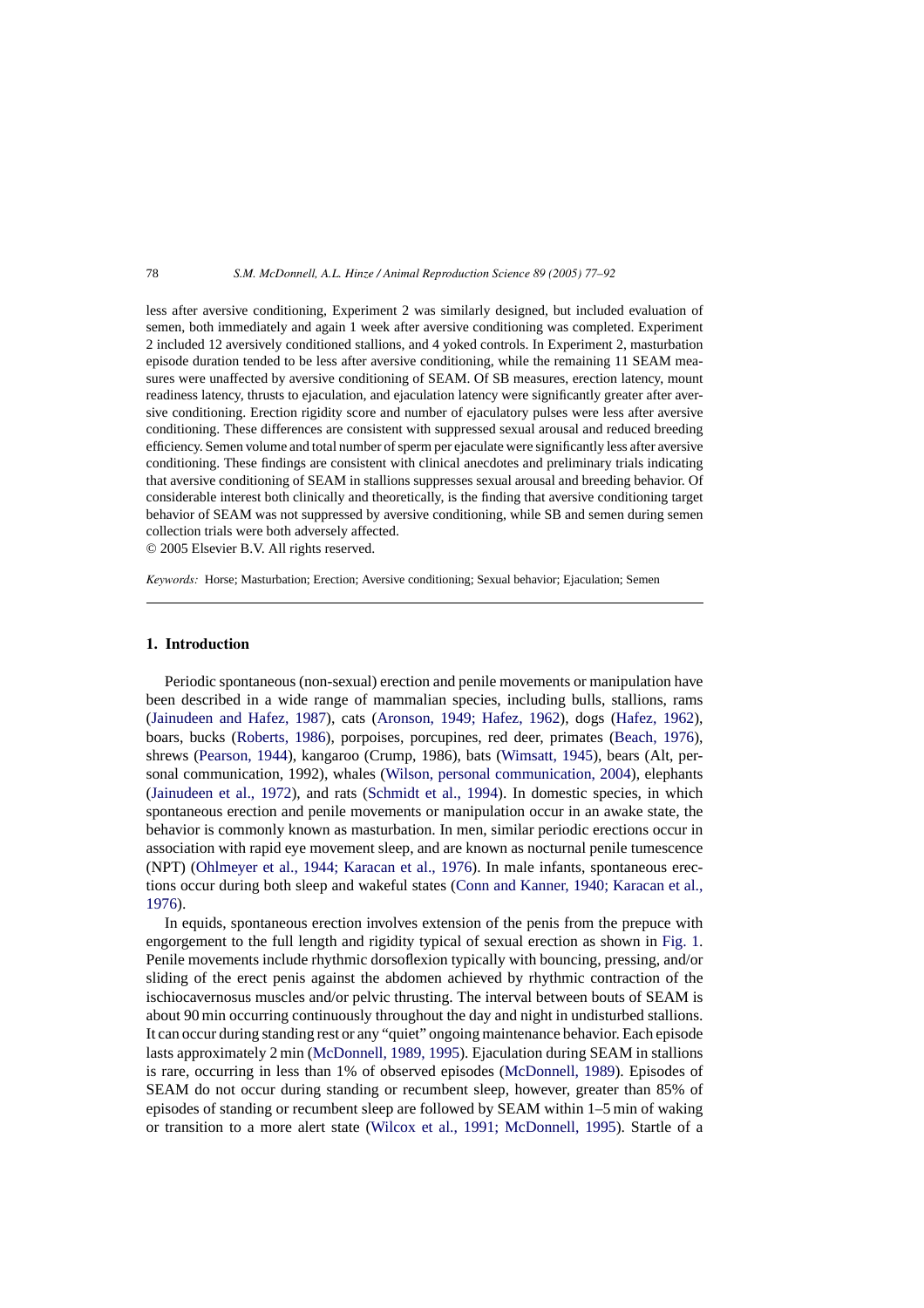<span id="page-2-0"></span>

Fig. 1. Spontaneous erection and penile movements known as "masturbation" in stallions.

stallion during any ongoing activity will conspicuously result in SEAM within 5 min of return to calm in almost all instances (McDonnell and Pozor, unpublished observations). The frequency, duration, and intensity of SEAM in stallions are not associated with age, libido, fertility, socio-sexual conditions, or basal testosterone concentrations [\(McDonnell,](#page-14-0) [1989\).](#page-14-0) Equids exhibit masturbation in feral and wild conditions, whether harem stallions with continuous access to mares or bachelor stallions generally without access to mares ([Feist, 1971; Tyler, 1972; Penzhorn, 1984; Keiper, 1985; McDonnell, 1989; Boyd, 1991;](#page-14-0) [Henry et al., 1991; McDonnell et al., 1991; McDonnell and Murray, 1995\).](#page-14-0) The frequency and duration of SEAM of wild or feral equids are similar to those of captive or domestic stallions ([McDonnell, 1989; Henry et al., 1991; McDonnell et al., 1991\). T](#page-14-0)he frequency and duration of SEAM are similar among the equid species, including zebra, horses, Przewalski horses, donkeys, and asses. As with sleep-related erections in humans ([Karacan et al.,](#page-14-0) [1976\),](#page-14-0) periodic spontaneous erections in equids occur in males of all ages [\(McDonnell,](#page-14-0) [1989; Henry et al., 1991; McDonnell et al., 1991\).](#page-14-0) In equids, the frequency and duration of SEAM are similar in males from birth to old age ([McDonnell, 1989, 1995\).](#page-14-0)

Occurrences of SEAM in stallions and other domestic livestock have been traditionally considered as aberrant behavior and a potential cause of infertility [\(Hafez, 1962; Pickett,](#page-14-0) [1974; Evans, 1981; Waring, 1983; Roberts, 1986; Beaver, 1994](#page-14-0)). It has been misunderstood as: (1) sexual erection, either normal or aberrant; (2) a stereotypy or vice behavior resulting from domestic conditions of boredom, inactivity, or inaccessibility to breeding; (3) an unnecessary waste of general energy that will reduce athletic or sexual energy and performance; (4) attributable to an individual stallion's hyper- or homo-sexuality. Despite scientific and lay publications in the past two decades aimed at educating horsemen and veterinarians as to the normal nature of SEAM, traditional beliefs of its aberrant nature persist. Even in current academic publications (for example, [Waring, 2003\),](#page-15-0) SEAM is presented as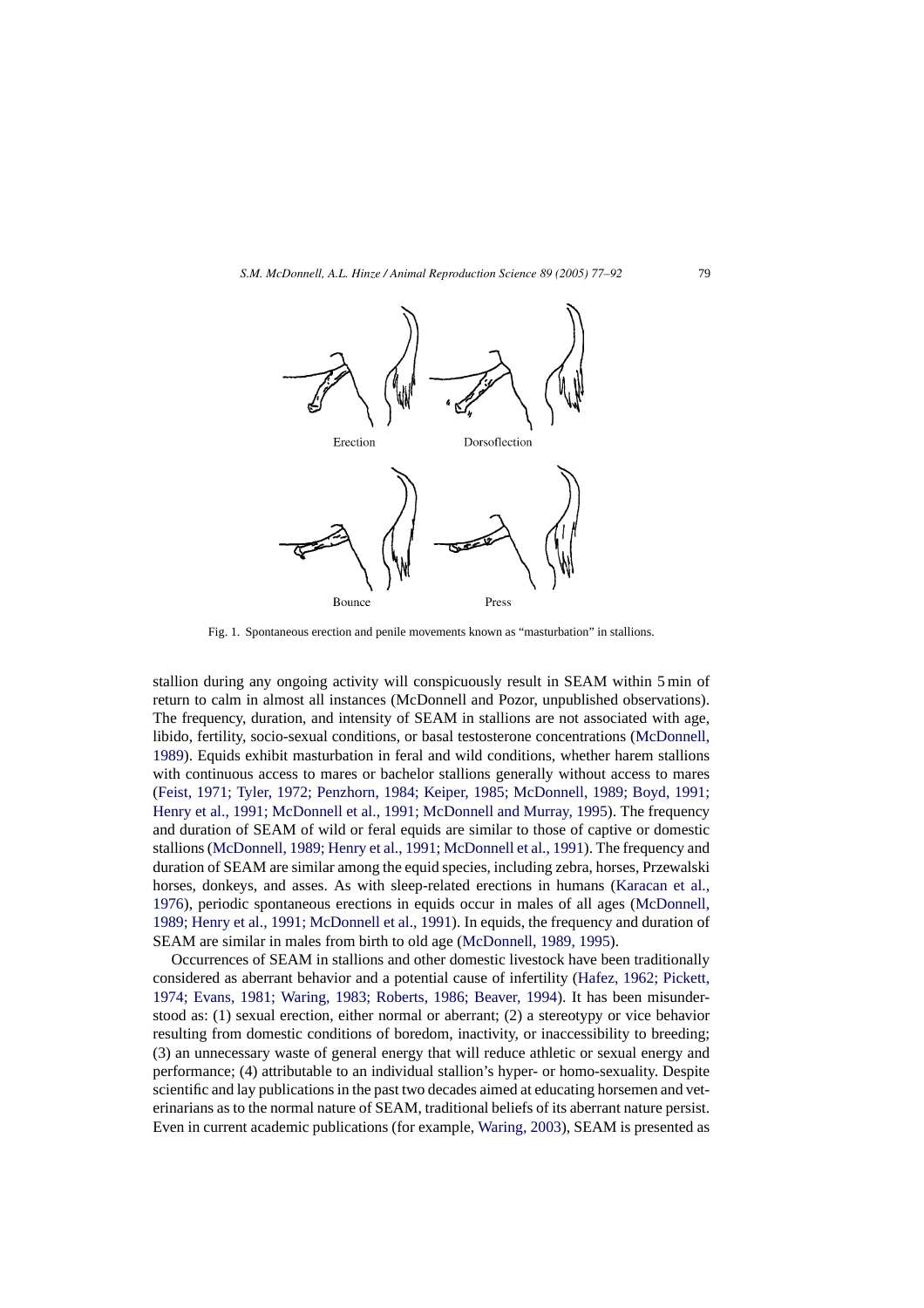an aberrant behavior resulting from excess sexual energy. In stallions, SEAM is typically considered unaesthetic during show situations. For all these reasons, attempts to deter or eliminate SEAM remain in certain regions and equine disciplines of horse showing and breeding. Commercially available or custom-made equine anti-masturbatory devices that have been developed and used for decades include constricting bands (made of metal, plastic, or fabric) known as "stallion rings," abrasive devices such as a nail patch or stiff bristled brush applied to the ventral midline at the point of belly contact during masturbation, metal or fabric constricting "cages" or "baskets" applied to the prepuce or glans penis, and electronic shock collars, or girth straps similar to dog-training collars ([Mountjoy, 1974\).](#page-14-0) Simple physical punishment, for example, striking the belly, penis, or hind legs of the stallion with a riding crop or whip, is a fairly common technique employed to interrupt SEAM. More elaborate punishment schemes employed by horsemen to eliminate SEAM that have been reported anecdotally include abrading and lacerating the penis before applying caustic topical preparations, and severely beating the erect penis with blunt or sharp objects resulting in trauma.

A common clinical problem of stallions is sexual behavior dysfunction coincident with attempts to discourage SEAM. The typical complaint of owners is that attempts to stop their stallion's masturbation are ineffective, or actually lead to an apparent increase in SEAM, while coincidentally libido and sexual arousal for breeding diminish (McDonnell, unpublished clinical observations). In unsystematic preliminary trials with normal mature stallions, we have attempted to explore the effectiveness of the most common equine industry anti-masturbatory devices, including the stallion ring, the brush, the basket, and an electronic dog-training collar (McDonnell, unpublished preliminary trials, 1985–1987). Remarkably, none of these devices appeared to be effective in suppressing SEAM. With the anti-masturbatory devices in place, periodic erections and penile movements continued with greater than normal frequency and duration of episodes, even though in some cases the penis became deformed and the range of movement was constrained by the device. Frequency and duration of SEAM appeared to return to normal frequencies after the devices were removed. Coincident with participation in these preliminary trials, each stallion in which attempts were made to suppress SEAM exhibited a noticeable decrease in sexual arousal in response to a mare or exhibited an obvious decrement in erection and/or ejaculation performance in sexual behavior trials. This apparent suppression of sexual performance persisted for as long as several months following the use of anti-masturbatory devices.

The present experiments were designed to systematically evaluate the effects of aversive conditioning of SEAM on SEAM, SB, and semen.

#### **2. Materials and methods**

#### *2.1. Experiment 1*

#### *2.1.1. General design*

Measures of SEAM and SB were evaluated before and after aversive conditioning of SEAM in a within-subjects half cross-over design. During a first replicate, half of the subjects received aversive conditioning and half served as sham-conditioned controls. A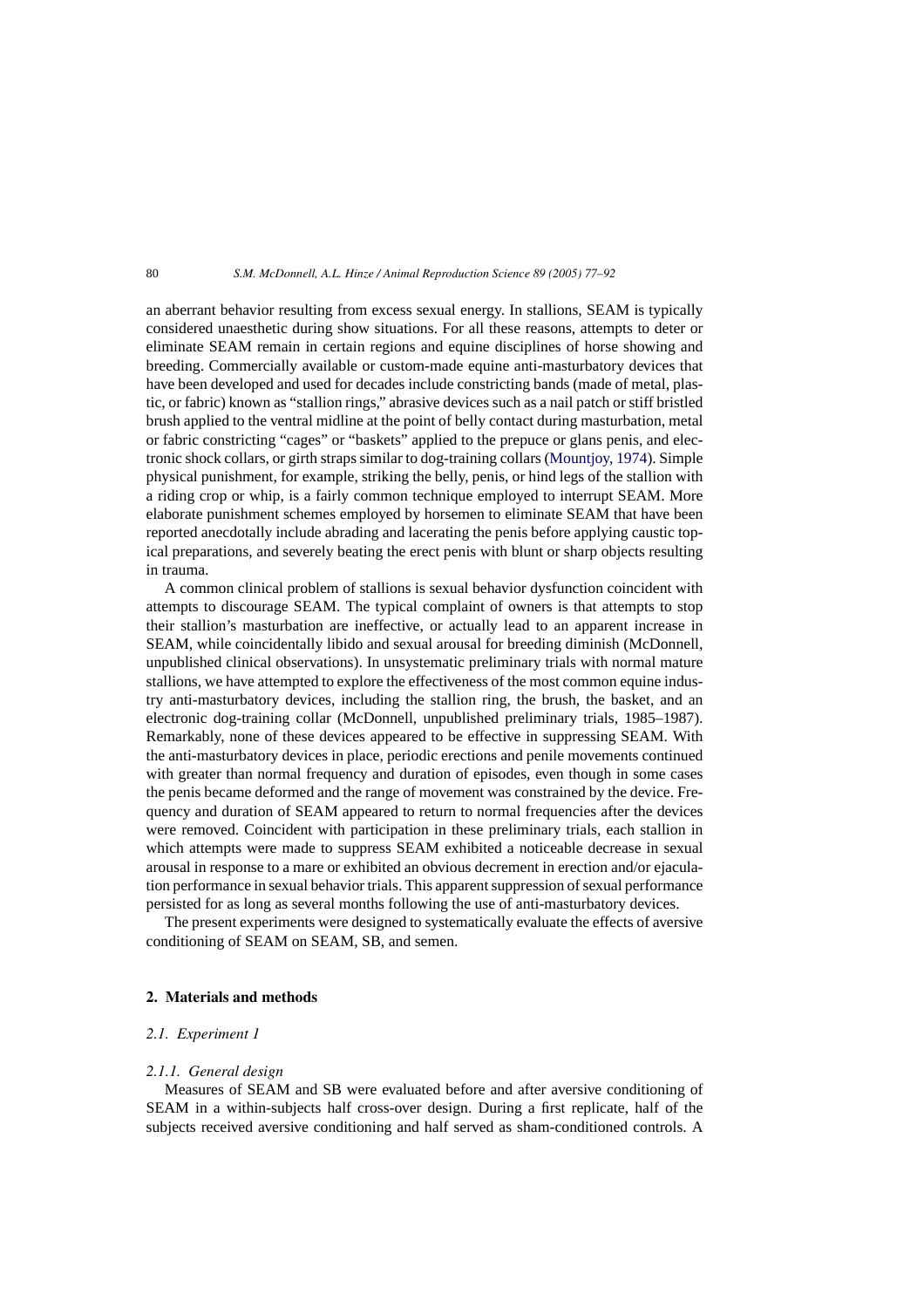second replicate followed in which the control subjects of the first replicate received aversive conditioning. Considering clinical anecdotes and results of preliminary trials described earlier, our hypothesis was that aversive conditioning of SEAM would not decrease and may increase SEAM and would decrease SB.

#### *2.1.2. Subjects*

Four mature pony stallions (150–200 kg body weight; ages 2–6 years) were obtained at local stock auction over the 30-day period preceding the present study. All were in excellent physical condition, had two scrotal testicles of normal size and consistency, normal concentrations of circulating testosterone for mature stallions, normal pre-copulatory and copulatory behavior, and normal semen. Subjects were stabled in tie-stalls in a barn with a total of 10 stallions and no other horses for the duration of the study, which included a 1-week housing and procedural acclimation period. Grass hay was provided twice daily and fresh water ad libitum to maintain good body condition. The study was conducted over a continuous 24-day period during the breeding season (June). The first 6 days included acclimation to the barn (Days 1–6). Days 4–6 also included once daily ejaculation in sexual behavior trials. This was followed by 3 days of sexual rest (Days 7–9). Replicate 1 consisted of 3 days of pre-conditioning baseline measures (Days 10–12) and then 3 days of aversive conditioning in which two subjects received aversive conditioning and two subjects served as controls (Days 13–15). This was followed by 3 days of post-conditioning measures (Days 16–18). At that time, the two subjects that received aversive conditioning in Replicate 1 were finished with the experiment. In Replicate 2, the two Replicate 1 control stallions were crossed over to receive 3 days of aversive conditioning (Days 19–21), followed by 3 days of post-conditioning measures (Days 22–24). During the 3 days of aversive conditioning, the stallions were at sexual rest. Sexual behavior trials were conducted at the same time each day. This schedule allowed a standard 3 days of sexual rest before both the baseline and the post-conditioning SB measures.

#### *2.1.3. Aversive conditioning*

Aversive conditioning consisted of 10 pairings of electrical shock (1–2 s pulse unipolar ac, 480 Hz, 25 mA) with visually estimated full shaft erection during SEAM. This was accomplished using a commercially available horse training device (Vicebreaker Inc., Whitewater, CO; stimulus level 5) applied to the ventral midline on a leather girth strap positioned approximately 3 cm caudal to the fore limbs in the traditional saddle girth position. This stimulus was judged to be sufficient to interrupt ongoing activity without causing panic. During each conditioning session, the subject was kept under continuous video surveillance by a technician in a remote laboratory. Upon full erection and at least one penile movement, a shock was delivered via radio transmitter activation from that remote location. The shock stimulus was continued at approximately 10 s intervals until detumescence commenced. Each conditioning session lasted from 3 to 9 h. Sessions continued daily over a 2-day period, ranging between subjects from 5.25 to 15 h total time to complete 10 pairings of shock and SEAM. Conditioning sessions were video taped for subsequent characterization of the conditioning process. During conditioning sessions, sham conditioning for the control animals consisted of wearing a similarly fitted dummy shock device and video taping. Stallions remained in their individual stalls within a stable for the conditioning.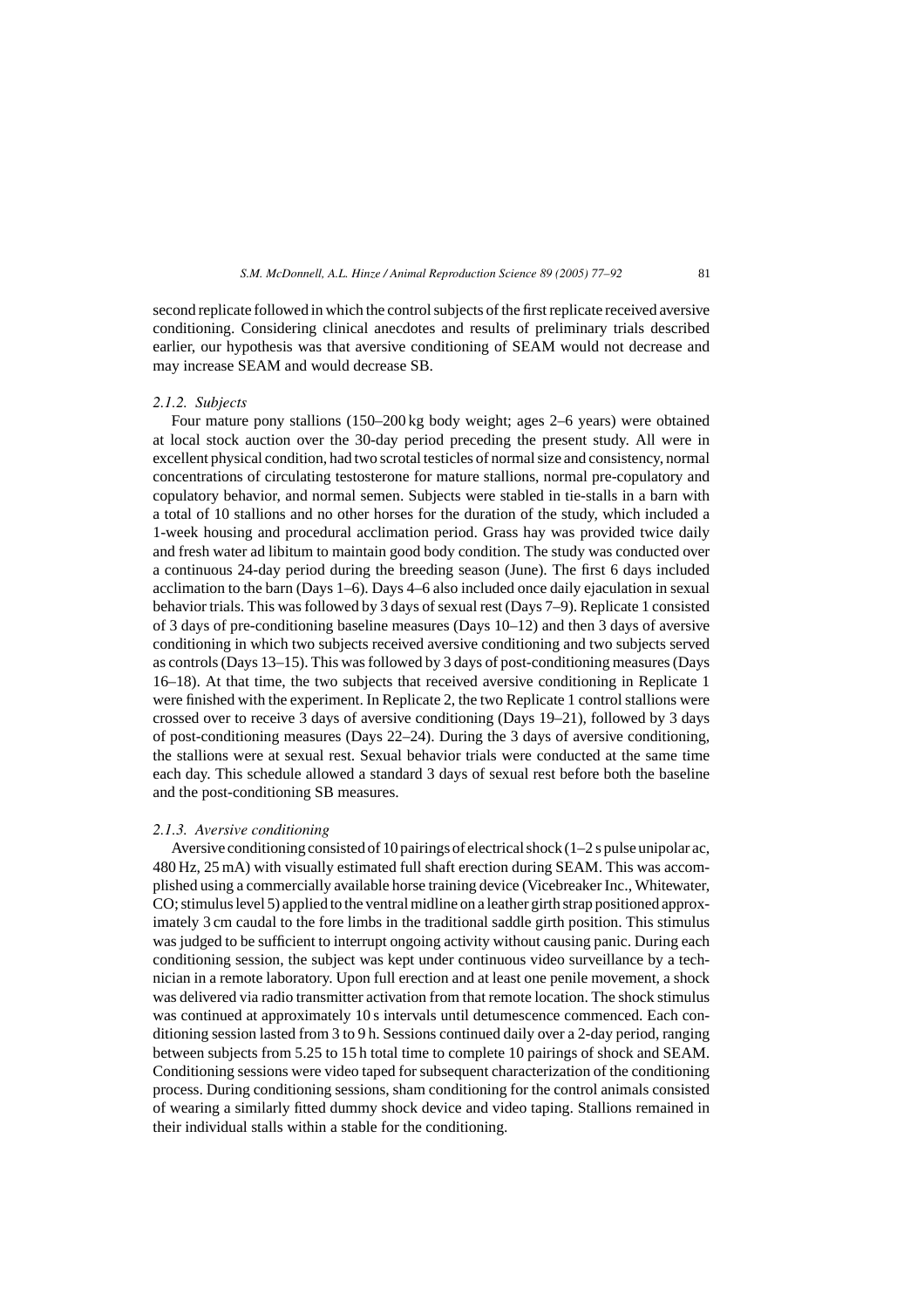#### *2.1.4. SEAM measures*

Once before and once after aversive conditioning, SEAM was evaluated using a standard 8 h continuous video taped sample of penile activity. To standardize interval from last ejaculation, these samples were obtained during the evenings of the 3-day series of sexual behavior trials described below. Video taping was conducted between 18:00 and 02:00 h, a time window during which conditions within the barn were most consistently undisturbed. Video tapes were reviewed to derive the following measures [\(McDonnell and Diehl,](#page-14-0) [1990\).](#page-14-0)

*Erection frequency*: The number of spontaneous erections occurring during the 8 h sample. Erection was defined as extension and rigidity of the penile shaft.

*Erection total duration*: The total duration in seconds of erection during the 8 h sample.

*Erection episode mean duration*: The mean duration in seconds of erection episodes during the 8 h sample.

*Mean erection interval*: The mean interval in minutes between erection episodes during the 8 h sample.

*Masturbation episode frequency*: The number of masturbation episodes during the 8 h sample. Masturbation was defined as one or more of any of the specific movements of the penis illustrated in [Fig. 1.](#page-2-0)

*Masturbation episode total duration*: The total duration in seconds of all masturbation episodes during the 8 h sample. Duration of each episode was measured from the first through the last distinct penis movement.

*Masturbation episode mean duration*: The mean duration in seconds of masturbation episodes during the 8 h sample.

*Total penis movements*: Total number of penis movements during the 8 h sample.

*Penis movements per masturbation episode*: The mean number of penis movements per episode during the 8 h sample.

*Mean masturbation episode intensity index*: An intensity score for each masturbation episode calculated as the sum of points assigned to each type of increasingly intense penis movements as shown in [Fig. 1.](#page-2-0) (dorsoflexion without contacting abdomen= 1; bounce of glans against abdomen  $= 2$ ; press against abdomen  $= 3$ ; pelvic thrust during accompanying penis movement = 1 additional point). Mean masturbation episode intensity index was calculated as the mean of all episode intensities during the 8 h sample.

*Total masturbation episode intensity index*: The total of episode intensities during the 8 h sample.

*Ejaculation frequency*: The number of ejaculations observed during the 8 h sample.

During the aversive conditioning and sham control conditioning sessions, *erection interval* was measured in minutes as described above.

#### *2.1.5. SB measures*

Measures of SB were evaluated before and again after the aversive conditioning in a series of three standard daily sexual behavior trials. Each 3-day series of sexual behavior trials followed a standard 3-day period of sexual rest as described above. Each trial consisted of exposure to a stimulus mare until erection and readiness to mount, followed by mounting of a dummy mount for manual stimulation to ejaculation [\(McDonnell and Love, 1990\).](#page-14-0) Briefly,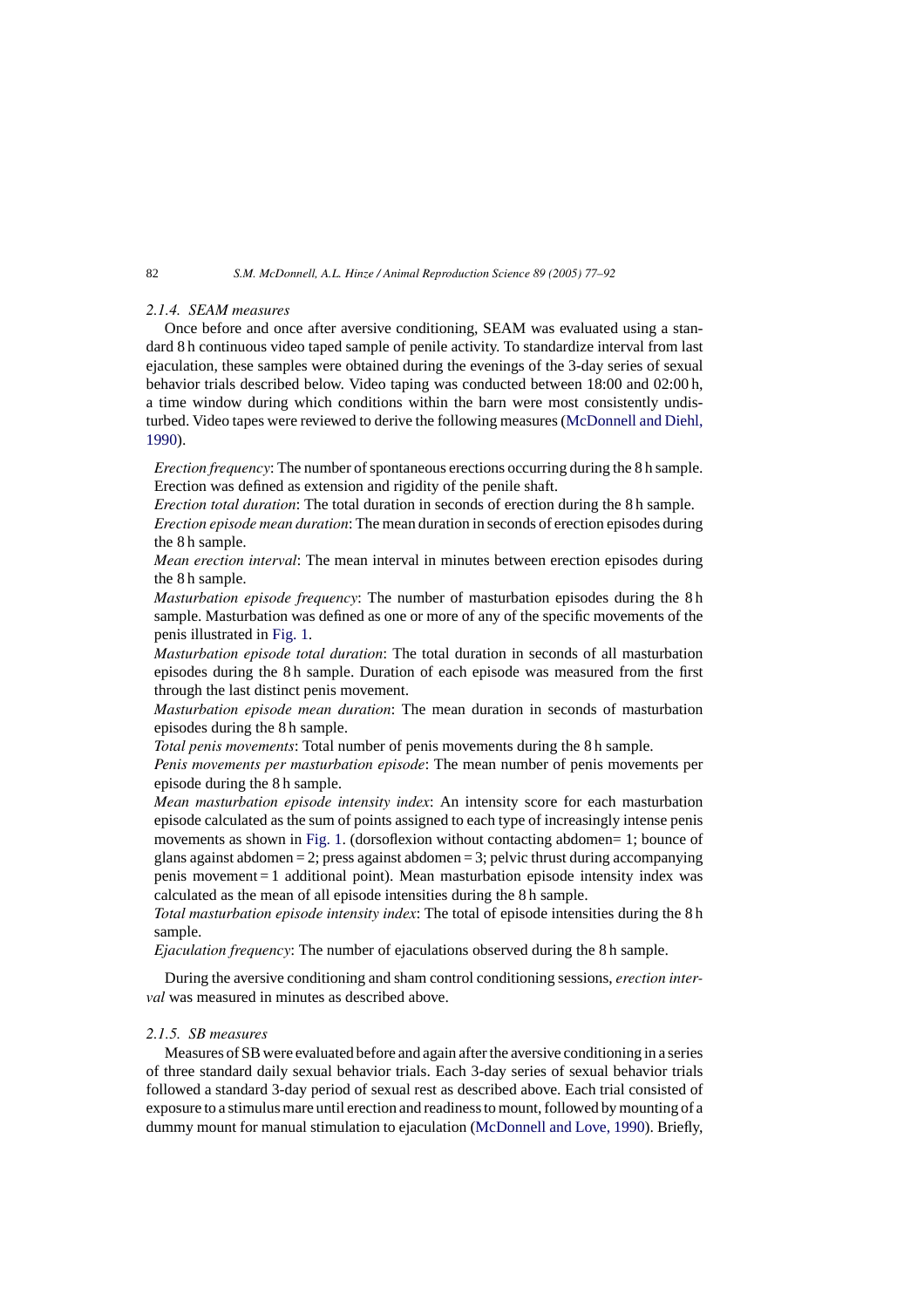manual stimulation involves use of one hand supporting the distal penis the other hand supporting the proximal penis. When used for semen collection, a plastic bag is fitted over the erect penis to contain the ejaculate. Because our purpose in Experiment 1 was simply to induce ejaculation for SB measures and not to collect the semen for evaluation, no semen collection bag was applied. The SB trials were video taped for subsequent recording of the following measures [\(McDonnell and Diehl, 1990\).](#page-14-0)

*Number of vocalizations*: The number of sexual vocalizations per minute while in the breeding area.

*Erection latency*: The interval in seconds from entering the breeding area to first full shaft erection.

*Erection rigidity score*: The subjective rating of rigidity of the penile shaft at readiness to mount and during the manual stimulation procedure, 1 (least) to 3 (greatest).

*Mount readiness latency*: The interval in seconds from entering the breeding area to resting of chin on rump of stimulus mare, with full erection, with one or more front feet lifted from the floor.

*Ejaculation latency*: The interval in seconds from entering the breeding area to ejaculation. *Mounts to ejaculation*: The number of mounts to achieve ejaculation.

*Thrusts to ejaculation*: The number of rhythmic full-sweep pelvic thrusts on the ejaculatory mount to ejaculation.

*Ejaculatory pulses*: The number of palpable ejaculatory urethral pulses.

For each measure, a mean for each pre- and post-aversive conditioning three-trial series was used for analysis.

### *2.1.6. Data analysis*

For each measure, within-subjects differences before and after aversive conditioning were evaluated using dependent *t*-tests. A probability level of  $p < 0.05$  was considered significant. A probability level between 0.05 and 0.10 was considered a tendency for significance. Independent *t*-test comparisons of aversively conditioned and control subjects were done for each measure for the baseline and post-aversive conditioning period of Replicate 1.

### *2.2. Experiment 2*

#### *2.2.1. General design*

A second experiment was conducted to include a greater number of stallions and to include semen measures. The general design was a repeated measures half cross-over design as described for Experiment 1 with the exception that:  $(1)$  12 stallions were used;  $(2)$  4 additional stallions were used as yoked controls; (3) the aversive conditioning was done for a fixed period as opposed to a fixed number of shocks (to more precisely approximate horse industry aversive conditioning practices); (4) semen was evaluated. In addition to evaluation of SEAM, SB, and semen measures on the 3 days before the start and on Days 1–3 following completion of aversive conditioning of SEAM, SB and semen were evaluated again on Days 8–10 after the completion of aversive conditioning. Considering that in Experiment 1, ejaculatory urethral pulses appeared suppressed following aversive conditioning of SEAM,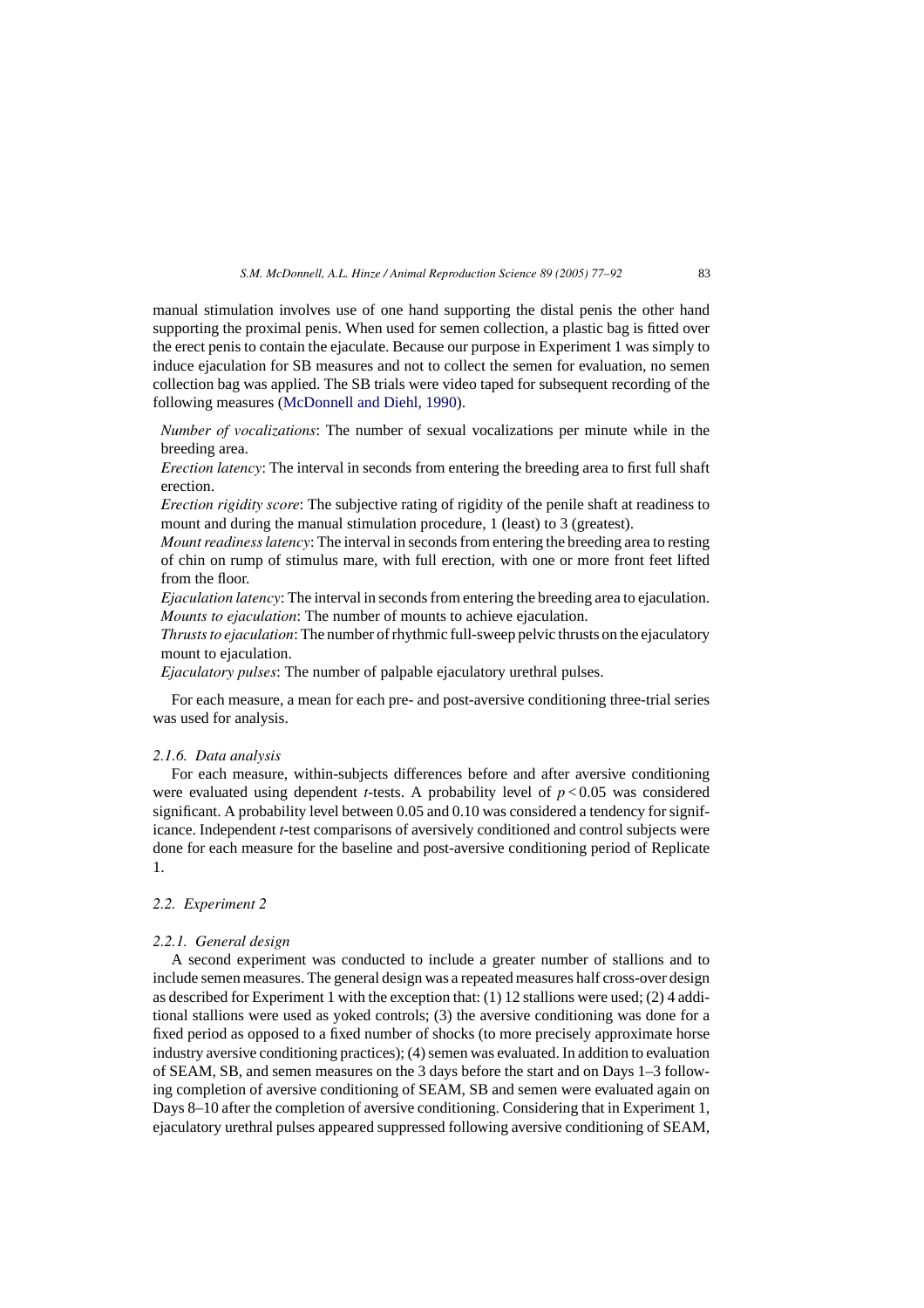and that in other work in our laboratory sperm number per ejaculate is highly associated with pulse strength and number, our additional hypothesis for Experiment 2 was that aversive conditioning of SEAM would suppress the number of sperm per ejaculate. A second additional question concerned whether non-SEAM-contingent aversive experience (yoked control) would affect SEAM, SB, or semen.

#### *2.2.2. Subjects*

Sixteen mature pony stallions (120–240 kg; ages 4–20 years), belonging to the University of Pennsylvania research herd were used. Twelve served as subjects for the aversive conditioning of SEAM. The remaining four served as yoked controls. All were in excellent physical condition, with normal concentrations of circulating testosterone for mature stallions, normal pre-copulatory and copulatory behavior, and semen measures within the range of normal for pony stallions. Ten of the subjects had two scrotal testicles of normal size and consistency. The remaining two stallions had only one scrotal testicle. One of these presumed cryptorchid stallions was assigned to Replicate 1 control and the other to Replicate 1 aversive conditioning groups. Subjects were housed in box-stalls  $(3 \text{ m} \times 3 \text{ m})$  together in a barn with no other animals  $(n=4)$  or at pasture  $(n=8)$  where they had been acclimated for at least 1 week before the start of the experiment. Stabled stallions were fed grass hay twice daily and fresh water ad libitum to maintain good body condition.

The study was conducted over a period of 39 days during the breeding season (May–June). The first 7 days included acclimation to housing (Days 1–7) and to once daily semen collection procedures (Days 5–7). This was followed by 4 days of sexual rest (Days 8–11). Replicate 1 consisted of 3 days of pre-conditioning baseline measures (Days 12–14) and 4 days of aversive conditioning in which six subjects received aversive conditioning and six subjects served as controls (Days 15–18). After the aversive conditioning, there were 3 days of post-conditioning measures (Days 19–21). At this point the stallions receiving aversive conditioning in Replicate I were sexually rested for 4 days (Days 22–25) and then received 3 days of additional post-conditioning SB and semen measures (Days 26–28). Beginning after the Days 19–21 post-conditioning measures, the six Replicate 1 control stallions received 4 days sexual rest (Days 22–25) followed by 4 days of aversive conditioning (Days 26–29), followed by 3 days of post-conditioning measures (Days 30–32), 4 days of sexual rest (Days 33–36) and then 3 days of post-conditioning measures (Days 37–39). This schedule allowed a standard 4 days of sexual rest before both the baseline and the two sets of post-conditioning SB and semen measures. For each replicate two additional stallions served as yoked controls, receiving shock in tandem with a paired stallion, independently of their own SEAM.

#### *2.2.3. Aversive conditioning*

The aversive conditioning stimulus was as described in Experiment 1. The conditioning was done during two successive daily sessions, Day 1 lasting 14 h and Day 2 lasting 10 h, for a total of 24 h, with no set maximum of shocks. This resulted in 9–60 (mean of 28.9) pairings of shock and SEAM. Except for one subject, the number of shock-SEAM pairings exceeded the fixed number of 10 pairings used in Experiment 1. Sham conditioning as in Experiment 1 was not done in Experiment 2. Two yoked control subjects were included in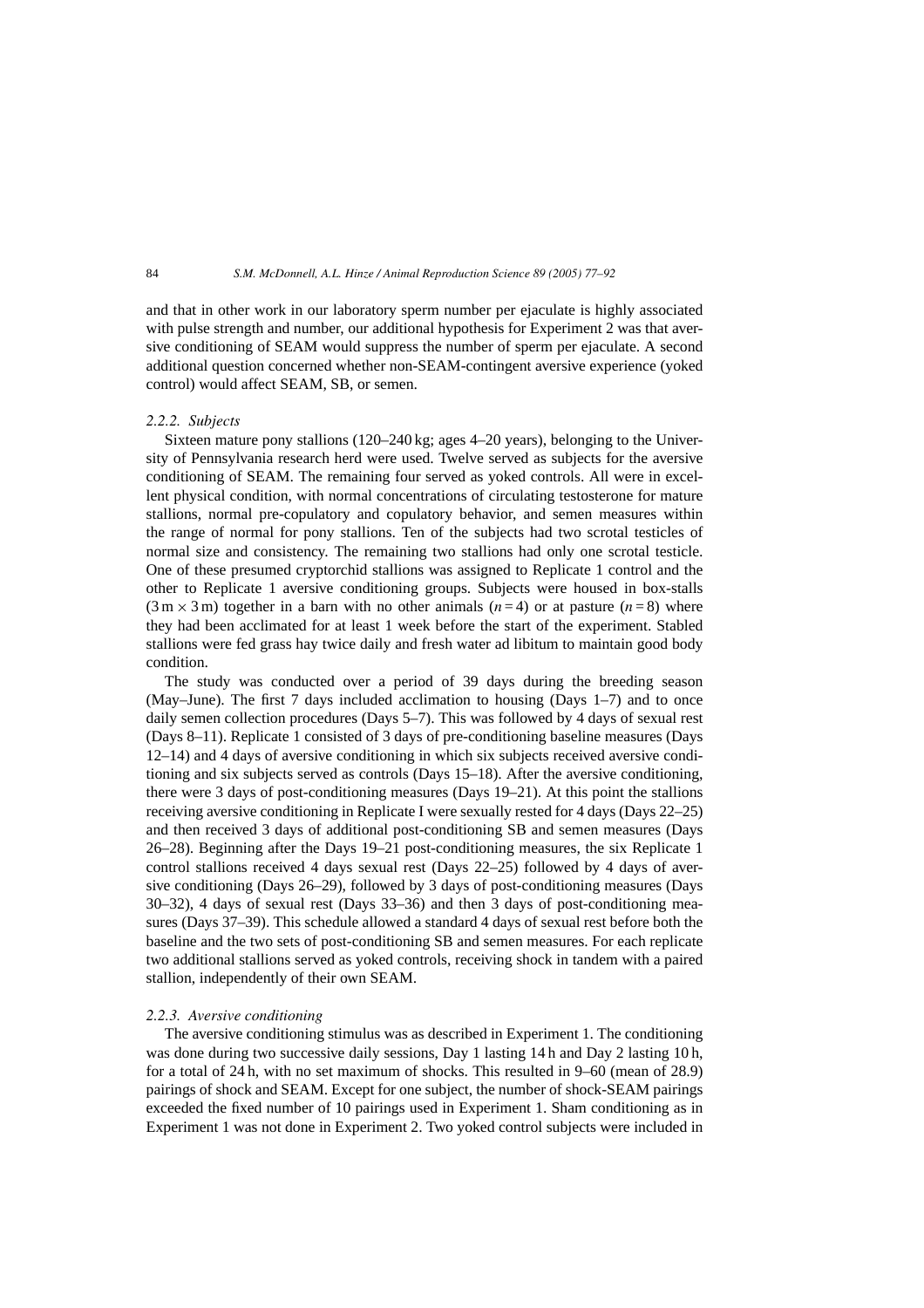each replicate. Each yoked control stallion was paired with one of the aversively conditioned subjects and received shock stimuli at the same time as the paired subject, independent of the yoked stallion's own SEAM behavior.

#### *2.2.4. SEAM and SB measures*

SEAM and SB measures were as described in Experiment 1, with the exception that sexual behavior trials included the additional procedures to enable semen collection as described below. The time required for these procedures (typically less than 1.5 min) was subtracted from mount readiness and ejaculation latency measures. In addition, vocalizations were not included as a measure of SB.

#### *2.2.5. Semen collection and measures*

Semen was collected in the standard sexual behavior trials (conducted once daily during each 3-day period of baseline and post-aversive conditioning measures). Procedures were as described in Experiment 1, with the addition of washing the penis and applying a plastic bag for collection of semen. After erection was achieved, the penis was washed with warm water and the semen collection bag positioned ([McDonnell and Love, 1990\). S](#page-14-0)emen was evaluated using methods described by [Kenney et al. \(1983\).](#page-14-0) Measures of raw semen immediately after collection included: percentage total motile spermatozoa (visually estimated at  $40\times$ ), percentage progressively motile spermatozoa (visually estimated at  $40\times$ ), gel-free semen volume, gel volume, pH, and concentration of spermatozoa ("A" Model Densimeter, Animal Reproduction Systems, Chino, CA, USA). Total number of spermatozoa was calculated. For each measure, a mean of the second and third day of each of the pre- and post-aversive conditioning 3-day series of trials was used for analysis.

#### *2.2.6. Data analysis*

For each measure, repeated measures ANOVA procedures were used to evaluate withinsubjects differences before and at 1–3 days and again at 8–10 days after aversive conditioning was completed. A probability level of  $p < 0.05$  was considered significant. Follow-up pair wise comparisons were done using dependent *t*-test procedures. A probability level of  $p < 0.05$  was considered significant. A probability level between 0.05 and 0.10 was considered a tendency for significance.

#### **3. Results**

#### *3.1. Experiment 1*

Sexual behavior and SEAM measures were similar during baseline for subjects assigned to aversive conditioning and sham control for Replicate 1. Data for SB and SEAM before and after aversive conditioning of SEAM are summarized in [Table 1. F](#page-9-0)or SEAM, mean erection interval tended to be less after aversive conditioning  $(p < 0.10)$ . For all other measures of SEAM, mean values before and after aversive conditioning were similar  $(p > 0.10)$ . As is typical for SEAM in stallions, no ejaculations occurred.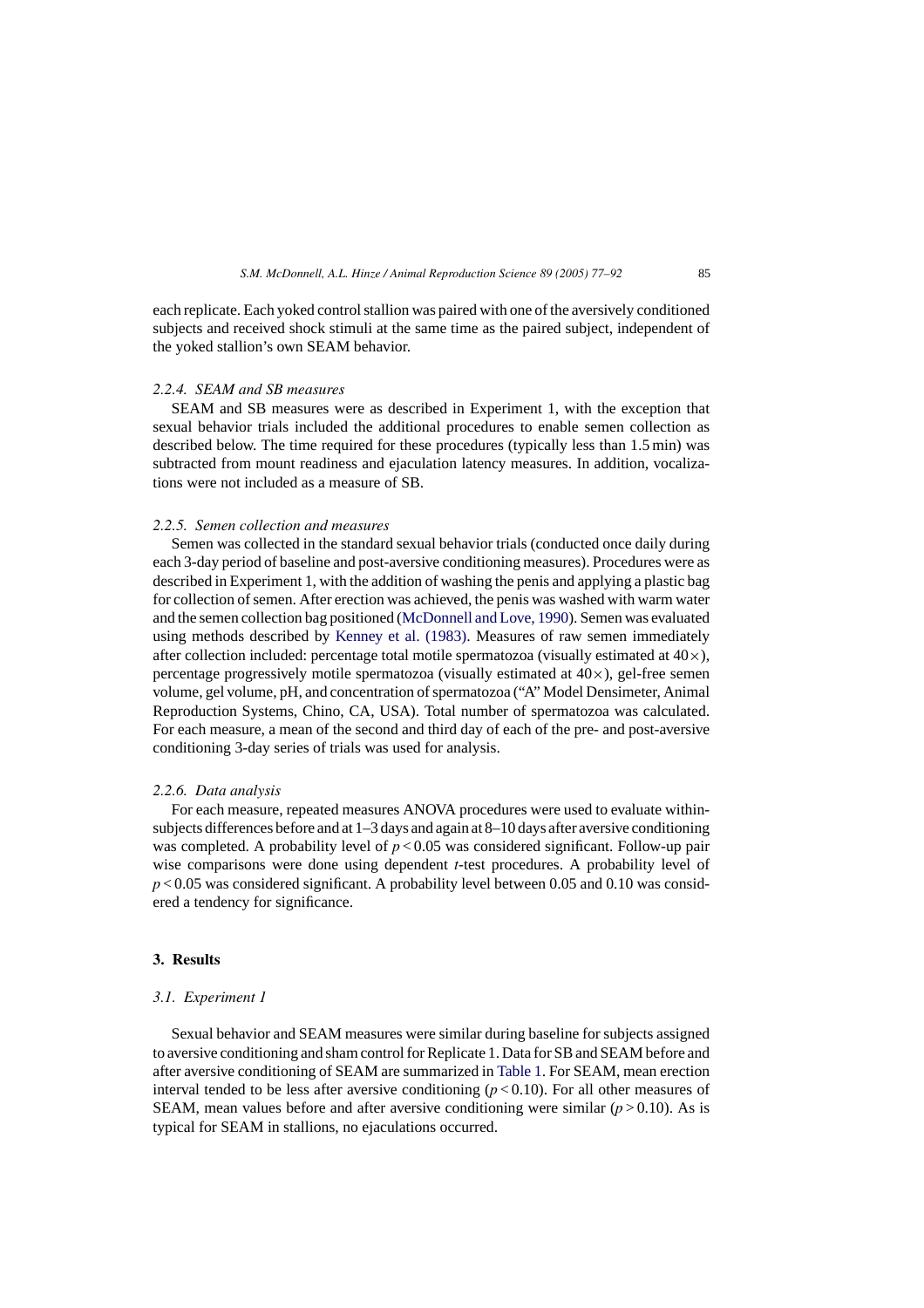Table 1

The spontaneous erection and penile movements (SEAM) and sexual behavior (SB) measures before and after aversive conditioning of SEAM in Experiment 1 (means  $\pm$  S.E.M., *n* = 4)

|                                         | Before aversive conditioning<br>of SEAM | Days 1-3 after aversive<br>conditioning of SEAM |
|-----------------------------------------|-----------------------------------------|-------------------------------------------------|
| SEAM measures <sup>a</sup> (8 h sample) |                                         |                                                 |
| Erection episodes                       |                                         |                                                 |
| Frequency                               | 8.2(1.7)                                | 8.2(1.1)                                        |
| Total duration (s)                      | 879.0 (152.0)                           | 984.8 (138.1)                                   |
| Mean duration (s)                       | 110.0(10.4)<br>119.3(5.5)               |                                                 |
| Mean interval (min)                     | 89.0 $(14.1)^a$                         | 59.6 $(4.5)^b$ ( $p < 0.10$ )                   |
| Masturbation episodes                   |                                         |                                                 |
| Frequency                               | 7.2(1.1)                                | 7.7(1.1)                                        |
| Total duration (s)                      | 329.3 (68.5)                            | 355.8 (83.4)                                    |
| Mean duration (s)                       | 44.3(5.9)                               | 44.8(5.0)                                       |
| Penis movements                         |                                         |                                                 |
| Total                                   | 53.0 (12.3)                             | 69.5(28.0)                                      |
| Mean (per episode)                      | 7.3(1.1)                                | 8.2(2.3)                                        |
| Mean intensity index                    | 13.6(2.7)                               | 13.0(4.6)                                       |
| Total intensity index                   | 98.2 (25.5)                             | 112.3(53.6)                                     |
| Ejaculation frequency                   | $\mathbf{0}$                            | $\mathbf{0}$                                    |
| SB measures                             |                                         |                                                 |
| Vocalization rate (per min)             | $8.2 (2.5)^a$                           | $5.6(2.2)^{b}$                                  |
| Erection latency (s)                    | 46.2 $(44.5)^{a}$                       | 115.9 $(86.0)^b$ ( $p < 0.10$ )                 |
| Erection rigidity score $(1-3)$         | $2.6(0.1)^{a}$                          | $2.0(0.3)^{b}$                                  |
| Mount readiness latency (s)             | 73.1 $(61.5)^a$                         | 183.5 $(122.8)^b$ ( $p < 0.10$ )                |
| Ejaculation latency (s)                 | 122.3 $(90.0)^a$                        | 300.6 $(156.9)^b$                               |
| Mounts to ejaculation                   | $1.1 (0.1)^a$                           | $2.0(0.4)^{b}$                                  |
| Thrusts to ejaculation                  | $8.8(0.5)^{a}$                          | 9.8 $(1.7)^a$                                   |
| Ejaculatory pulses                      | $11.7(0.5)^{a}$                         | 9.1 $(0.4)^{b}$                                 |

a,b Within rows, different superscripts indicate differences at  $p < 0.05$ , except where indicated.

With the exception of thrusts to ejaculation, all pre- and post-aversive conditioning SB measures were different  $(p<0.05)$  or tended to be different  $(p<0.10)$ . Erection latency, mount readiness latency, ejaculation latency, and mounts to ejaculation were each greater after aversive conditioning of SEAM; number of vocalizations, erection rigidity score, and ejaculatory pulses were each less after aversive conditioning of SEAM. These differences are consistently in the direction of suppressed libido, erection response, and overall ejaculation efficiency.

During the conditioning sessions, the mean spontaneous erection interval (from shockinterrupted erection to subsequent erection) was 29.3 min  $(n=4, S.E.M. = 6.3 \text{ min})$ . During the sham control conditioning sessions, mean erection interval was  $76.7 \text{ min}$  ( $n=4$ , S.E.M. = 6.6 min). This difference is significant (dependent  $t = 3.82$ , 3 d.f.,  $p < 0.05$ ). For most applications of the aversive stimulus, erection was immediately lost with startle. In 17 of 34 observed intervals following delivery of the aversive stimulus, erection resumed within 5 min, coincident with the stallion's apparent return to a visually assessed calm state.

<span id="page-9-0"></span>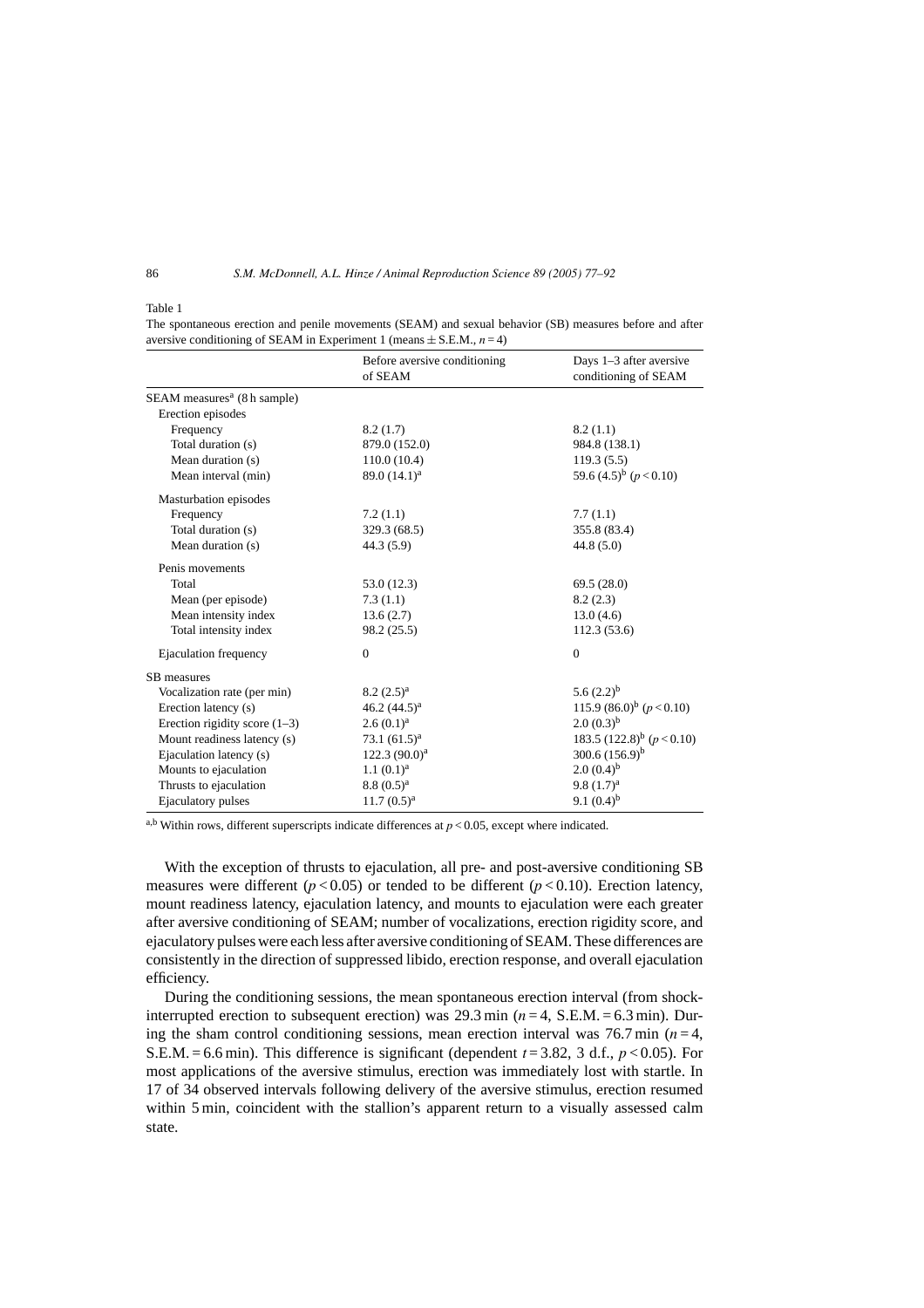Table 2

The spontaneous erection and penile movements (SEAM), sexual behavior (SB) and semen measures before and after aversive conditioning of SEAM in Experiment 2 (means  $\pm$  S.E.M.,  $n = 12$ )

|                                         | Before aversive<br>conditioning | Days 1-3 after aversive<br>conditioning | Days 8-10 after<br>aversive conditioning |
|-----------------------------------------|---------------------------------|-----------------------------------------|------------------------------------------|
| SEAM measures <sup>a</sup> (8 h sample) |                                 |                                         |                                          |
| Erection episodes                       |                                 |                                         |                                          |
| Frequency                               | 9.4(1.3)                        | 10.8(2.0)                               |                                          |
| Total duration (s)                      | 1528.9 (200.0)                  | 1690.4 (348.8)                          |                                          |
| Mean duration (s)                       | 163.7 (12.8)                    | 153.5(8.8)                              |                                          |
| Mean interval (min)                     | 59.0 (7.0)                      | 61.6(12.7)                              |                                          |
| Masturbation episodes                   |                                 |                                         |                                          |
| Frequency                               | 7.1(1.2)                        | 8.4(1.4)                                |                                          |
| Total duration (s)                      | 598.2 (108.2)                   | 558.4 (98.0)                            |                                          |
| Mean duration (s)                       | 83.1 $(8.1)^a$                  | 71.7 $(7.4)^b$ ( $p = 0.09$ )           |                                          |
| Penis movements                         |                                 |                                         |                                          |
| Total                                   | 77.0(12.1)                      | 76.5(12.5)                              |                                          |
| Mean (per episode)                      | 10.9(0.8)                       | 10.6(1.3)                               |                                          |
| Mean intensity index                    | 165.3(24.1)                     | 154.2 (24.1)                            |                                          |
| Total intensity index                   | 23.7(2.2)                       | 21.6(2.8)                               |                                          |
| Ejaculation frequency                   | $\mathbf{0}$                    | $\overline{0}$                          |                                          |
| SB measures                             |                                 |                                         |                                          |
| Erection latency (s)                    | $11.7(4.5)^{a}$                 | $20.6(6.4)^{b}$                         | 66.3 $(37.3)^{b}$                        |
| Erection rigidity score $(1-3)$         | $2.2(0.1)^a$                    | $1.3(0.1)^{b}$                          | $1.4(0.1)^{b}$                           |
| Mount readiness latency (s)             | $20.9(11.5)^{a}$                | 38.2 $(17.9)^{b}$                       | 87.3 $(45.2)^b$ ( $p = 0.09$ )           |
| Ejaculation latency (s)                 | 43.7 $(14.7)^{a}$               | 76.9 $(24.4)^{b}$                       | 119.1 $(43.2)^{b}$                       |
| Mounts to ejaculation                   | $1.0 (0.02)^a$                  | $1.2 (0.12)^{b}$                        | $1.7(0.38)^{a}$                          |
| Thrusts to ejaculation                  | $8.7(0.5)^{a}$                  | $10.6(0.5)^{b}$                         | $11.0(1.1)^{b}$                          |
| Ejaculatory pulses                      | 9.2 $(0.4)^a$                   | 7.3 $(0.5)^{b}$                         | 8.04 $(0.4)^b$ ( $p = 0.09$ )            |
| Semen measures                          |                                 |                                         |                                          |
| Gel volume (cc)                         | $11.1 (6.4)^a$                  | $6.9(2.6)^a$                            | $10.4(5.4)^a$                            |
| Gel-free semen volume (cc)              | $29.3(4.4)^a$                   | $22.2(3.5)^{b}$                         | $23.5(3.2)^{ab}$                         |
| Percentage of total motile              | 72.2 $(4.6)^a$                  | 71.0 $(5.4)^a$                          | 72.0 $(4.9)^a$                           |
| Percentage of progressively motile      | $63.2(5.0)^a$                   | $62.1(5.5)^a$                           | $62.7(5.0)^a$                            |
| Concentration $(10^6$ /cc)              | 286.0 $(84.3)^a$                | $255.8(60.2)^{a}$                       | 239.8 $(50.3)^a$                         |
| Total number sperm $(10^9)$             | $6.2 (1.0)^a$                   | 4.5 $(0.7)^{b}$                         | 4.9 $(0.9)^a$ $(p=0.07)$                 |
| pH                                      | 7.1 $(0.03)^a$                  | 7.1 $(0.13)^a$                          | 7.1 $(0.17)^a$                           |

a,b Within rows, different superscripts indicate differences at  $p < 0.05$ , except where indicated.

#### *3.2. Experiment 2*

The SB, SEAM, and semen measures were similar during baseline for subjects assigned to aversive conditioning and sham control for Replicate 1. Data for the SB, SEAM, and semen measures before and after aversive conditioning of SEAM for the 12 stallions that received aversive conditioning of SEAM are summarized in Table 2. For SEAM, mean masturbation duration tended to be less after aversive conditioning  $(p < 0.10)$ . For all other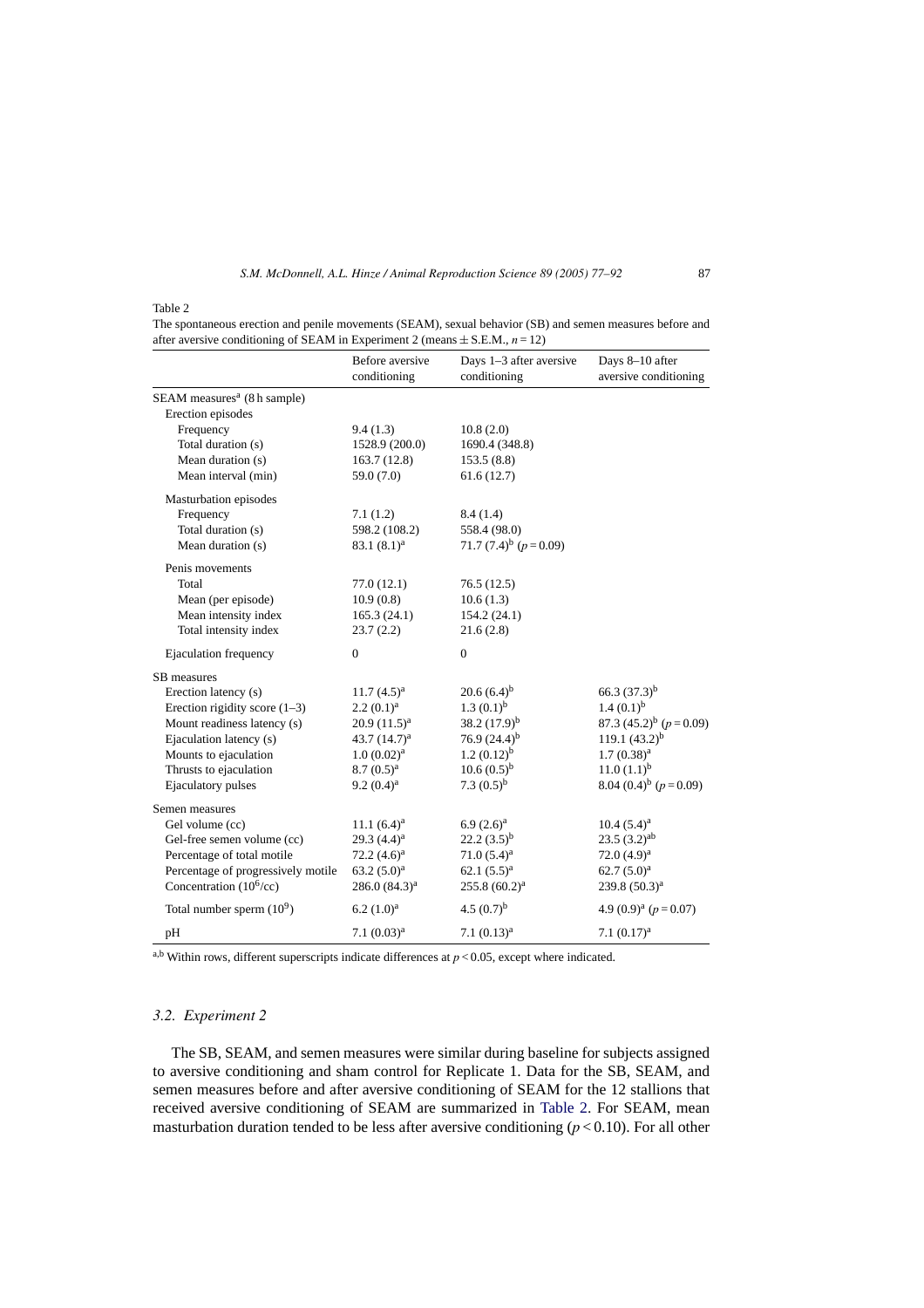measures of SEAM, mean values before and after aversive conditioning were similar  $(p > 0.10)$ . As is typical for SEAM in stallions, no ejaculations occurred.

With the exception of mounts to ejaculation, all pre-aversive conditioning SB measures were different ( $p < 0.05$ ) or tended to be different ( $p < 0.10$ ) from post-aversive conditioning measures, both for the trials conducted the 3 days immediately following aversive conditioning and for trials conducted 1 week after aversive conditioning ended. Erection latency, mount readiness latency, ejaculation latency, and thrusts to ejaculation were each greater after aversive conditioning of SEAM; erection rigidity score and ejaculatory pulses were each less after aversive conditioning of SEAM. Of note, 8 of the 12 stallions had considerable increases in ejaculation latency, requiring from 39 to 538% greater time to achieve ejaculation. These differences are consistently in the direction of suppressed libido, erection, and overall breeding efficiency at a level of practical significance.

Gel-free semen volume and total sperm number were less for both post-aversive as compared with pre-aversive conditioning period  $(p<0.05)$ . For 9 of the 12 stallions, the total number of sperm per ejaculate was less than in pre-aversive conditioning ejaculates, the decline ranging from 11 to 67%. Gel volume, percent total and progressively motile, sperm concentration, and pH were similar for pre- and post-aversive conditioning periods.

For the 4 yoked control stallions, all SEAM, SB, and semen measures before and after non-SEAM-contingent shock experience were similar  $(p > 0.10)$ .

Eight of the 12 stallions receiving SEAM-contingent aversive conditioning exhibited abnormal behaviors during the aversive conditioning. These included colic-like gazing back toward abdomen, anxious facial grimace, ear pinning, repeated partial dropping and then retracting the penis, posturing to urinate without dropping the penis, pawing, kicking toward the caudal abdomen, stomping with a hind leg, quivering, and rapid respiration associated with penis dropping. These behaviors had not been seen previously in these stallions and were observed beginning as early as 5 h into the aversive conditioning. None of the four yoked controls showed these behaviors.

### **4. Discussion**

In the present work, aversive conditioning of SEAM did not suppress SEAM. Aversive conditioning of SEAM clearly suppressed sexual arousal, breeding efficiency, and semen. Total number of sperm per ejaculate was markedly depressed in 9 of 12 stallions receiving SEAM-contingent aversive conditioning. At 10 days after completion of aversive conditioning, sexual behavior and total sperm number per ejaculate continued to be depressed. For the 4 yoked control subjects, pre- and post-aversive conditioning SEAM, SB, and semen measures were similar, indicating that the SEAM-independent shock experience did not adversely affect SB or semen. These findings are consistent with clinical anecdotes and preliminary trials suggesting that direct punishment of periodic spontaneous erections or use of anti-masturbatory devices do not effectively reduce or eliminate SEAM, while at the same time suppress libido and sexual behavior in stallions.

In Experiment 1, there was a tendency for the mean masturbation episode interval to be reduced after aversive conditioning. This is the only one of several measures of SEAM that may have been affected by aversive conditioning. In Experiment 1, which included sham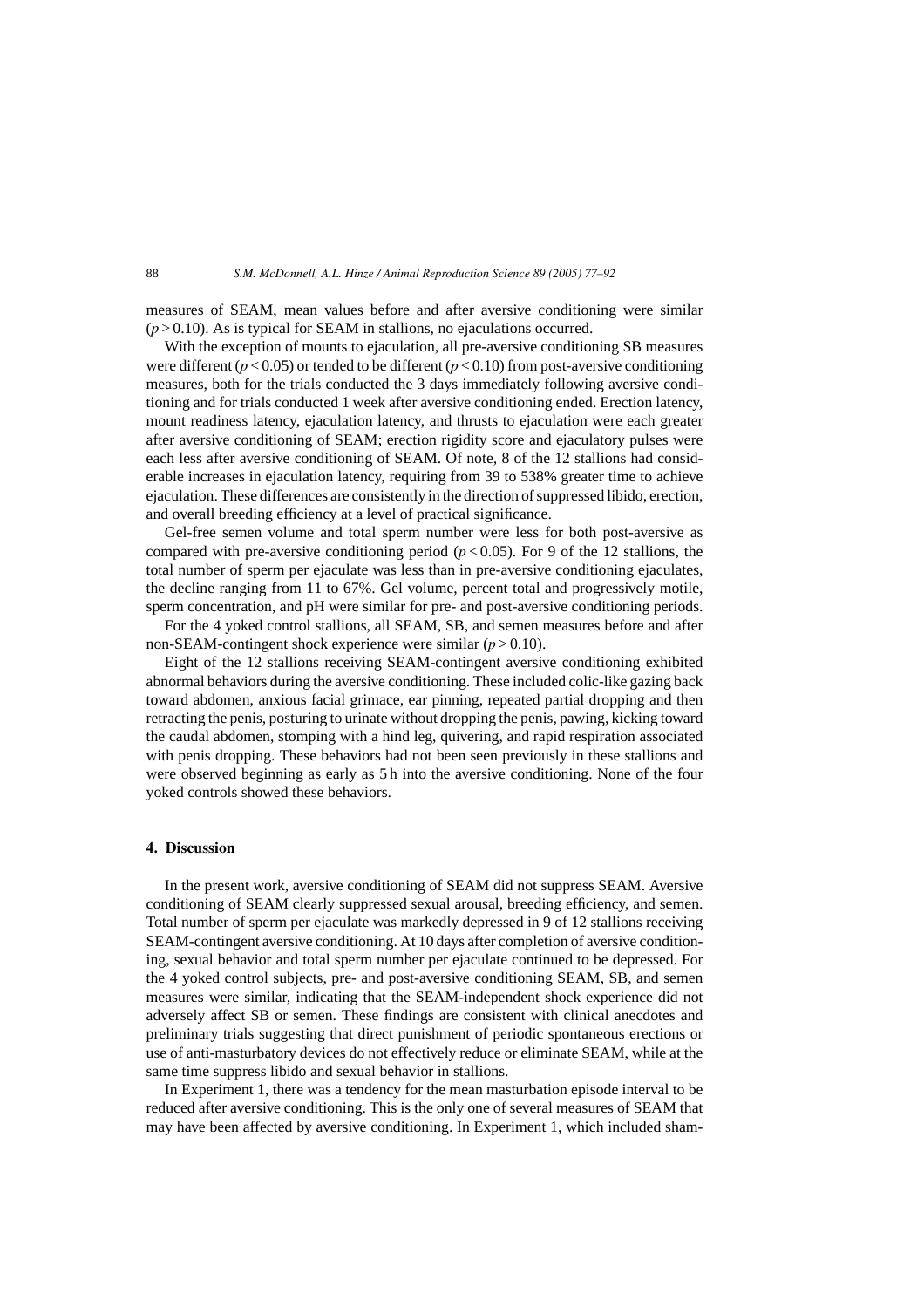conditioned matched control subjects during the conditioning sessions themselves, erection interval of aversively conditioned subjects was about one-third of that for sham conditioning. Explanation for this may lie in the observations of horses [\(Wilcox et al., 1991; McDonnell,](#page-15-0) 1995), hibernating bats ([Wimsatt, 1945\),](#page-15-0) cats [\(Aronson, 1949\),](#page-13-0) and primates [\(Linnankoski](#page-14-0) [et al., 1981\) t](#page-14-0)hat erection often occurs within minutes of returning to the calm state following a startle or disturbance, or similarly within minutes of an increased arousal from sleep or transition from the drowsy to alert state. Erection upon arousal from sleep is also common in humans. At least two alternative hypotheses for "morning erection" in men (interrupted REM-related nocturnal penile tumescence and full bladder-induced reflexogenic erection) have apparently not been systematically evaluated ([Sachs, 1995, 2000\).](#page-14-0) Episodes of SEAM can be elicited in awake stallions simply by disturbing the animal (e.g. with a loud noise, an un-signaled pinch, moving an animal within the stable) and then allowing calming to resume (McDonnell, unpublished). As in the present experiment, the startle of the aversive stimulus initially interrupts SEAM, but then SEAM begins again when the calm state returns. In fact, if the aversive stimulus used in the present experiments is presented to a stallion during a period when there is no SEAM, SEAM commences within 5 min in more than 70% of trials (McDonnell, unpublished trials; Fisher's exact,  $p < 0.001$ ). It is possible that involuntary erection is evoked as sympathetic dominance subsides. This phenomenon of startle-related SEAM might explain increased SEAM during the conditioning sessions themselves, and may explain the horseman's perception that punishing SEAM tends to increase the behavior.

The intensity and duration of aversive conditioning were relatively mild and brief in the present experiments. In the horse industry, aversive conditioning is typically more severe and persistent. The most commonly used equine anti-masturbatory devices are applied continuously, as opposed to a specific conditioning period as was done in the present study, and the goal of fitting the apparatus is often to inflict severe pain upon erection and/or movement of the erect penis. In our preliminary research (1985–1987), there were instances in which aversive conditioning continued considerably longer and the aversive stimuli were more severe than in the present work. With increasing duration of conditioning and more severe aversive stimulation, total frequency and duration of SEAM were markedly increased. Similarly, the adverse effect on sexual behavior was more profound and long lasting than in the present experiment, and seemed related to the intensity and duration of aversive conditioning.

These findings taken together are difficult to understand in light of learning theory. Firstly, it would be expected that aversive conditioning would suppress the target behavior, SEAM ([Solomon, 1964; Schwartz, 1978\)](#page-15-0). Apparently, there are no other examples of a behavior which when punished increases rather than decreases. It is not clear to what extent SEAM in stallions or other animals is under voluntary and/or involuntary control. Both autonomic and voluntary responses in general ([Miller, 1969\),](#page-14-0) and penile erection response in particular ([Beach et al., 1956; McConaghy, 1970; Linnankoski et al., 1981; McDonnell](#page-13-0) [et al., 1985; Sachs, 1995\)](#page-13-0) are, however, known to be suppressed by response contingent aversive conditioning.

The mechanism by which aversive conditioning of SEAM adversely affects sexual response is perhaps less puzzling. Simple association of a negative stimulus with the sensation of commencing erection might subdue sexual arousal, erection, and overall sexual performance. There is ample evidence in several species including horses, that male sex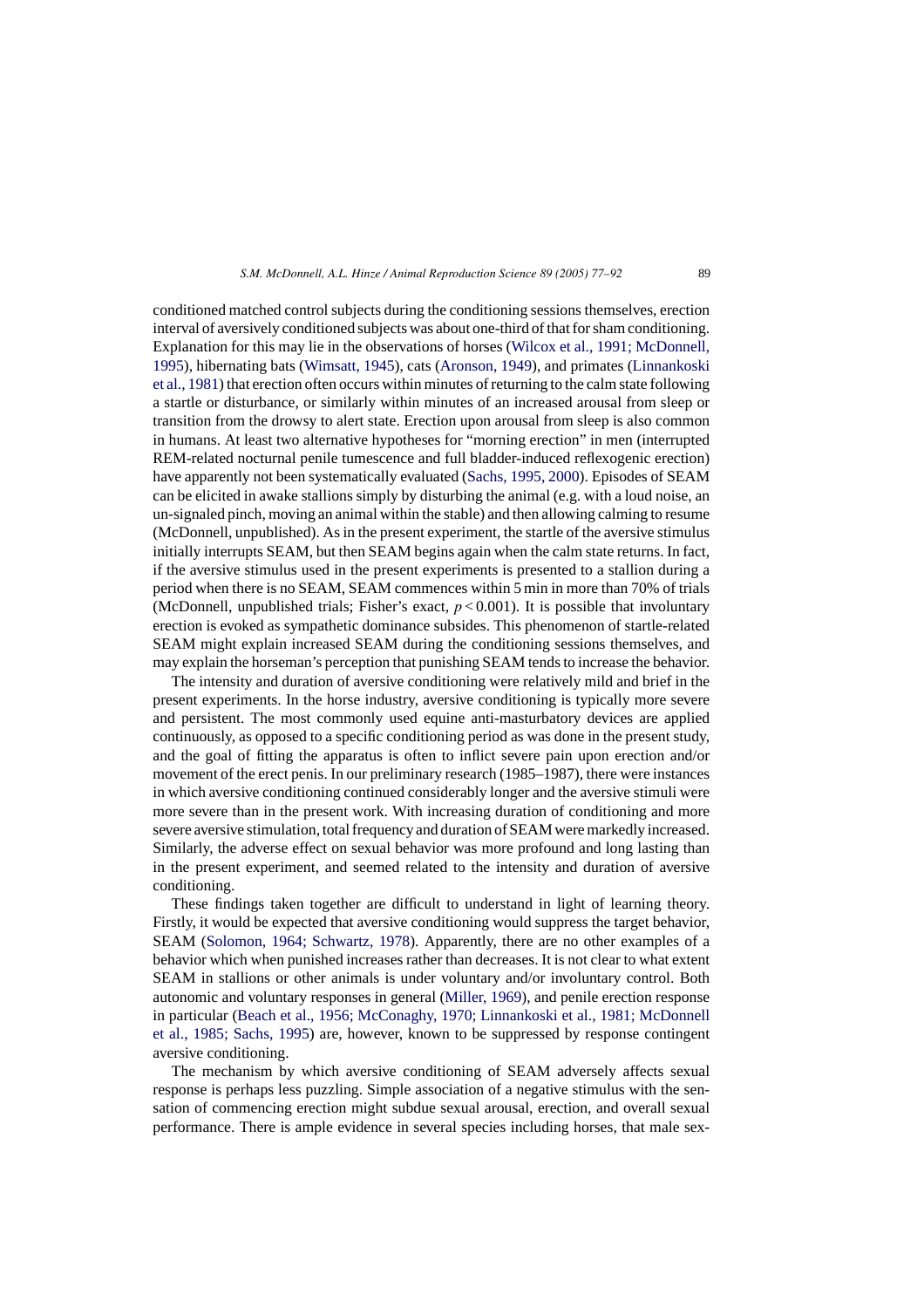<span id="page-13-0"></span>ual behavior is particularly sensitive to conditioned suppression (Beach et al., 1956; Laws and Rubin, 1969; McDonnell et al., 1985; Jainudeen and Hafez, 1987). Also, the aversive conditioning experiences may render the animal more wary in general of his environment and handlers, effectively delaying and subduing sexual response. Simply evaluating sexual response before and after similar aversive stimulation that is not contingent on spontaneous erection might clarify this possible explanation.

The practical significance of the present research is that attempts to stop SEAM in stallions is not likely to be effective and is likely to adversely affect sexual arousal, breeding behavior and semen. For performance stallions with no future in breeding, reduced sexual arousal and erection may actually be a desirable result of punishing SEAM. In clinical cases of stallion sexual behavior dysfunction associated with anti-masturbatory devices, we have had some success using anxiolytic drugs (at doses similar to those which have proven useful for reversal of directly aversively suppressed sexual behavior) as an aid to overcoming suppressed sexual behavior ([McDonnell et al., 1985, 1987\)](#page-14-0). Clinical cases often appear quite complex in that sexual arousal and erection response to mares and SEAM both have been punished during years of the stallion's performance career before being taken to stud. In addition to employing anti-masturbatory devices, handlers and trainers typically have verbally and physically reprimanded the stallion for sexual arousal or SEAM. Particular handlers and sometimes people in general appear to have become conditioned negative stimuli for erection or sexual arousal. Apparently, no critical data are available on effects of aversive conditioning of non-sexual erections in other animal species or in humans.

Development of abnormal behavior suggesting anxiety or anticipation of pain related to dropping of the penis for urination or for SEAM in aversively conditioned stallions suggests that use of this device or of this type of aversive conditioning of SEAM in horses is likely inhumane.

#### **Acknowledgments**

This is a Dorothy Russell Havemeyer Foundation Project conducted at the Georgia and Philip Hofmann Center for Animal Reproduction, with partial support from NIH #K04- NS01537. Emily Graves and Georgina Russell assisted with animal procedures.

#### **References**

- Aronson, L.R., 1949. Behavior resembling spontaneous emissions in the domestic cat. J. Comp. Physiol. Psychol. 42, 226–227.
- Beach, F.A., 1976. Cross-species comparisons and the human heritage. Arch. Sex. Behav. 5, 469–485.
- Beach, F.A., Conovitz, M.W., Steinberg, F., Goldstein, A.C., 1956. Experimental inhibition and restoration of mating behavior in male rats. J. Genet. Psychol. 89, 165–181.
- Beaver, B.V., 1994. The Veterinarian's Encyclopedia of Animal Behavior, vol. 22. Iowa State University Press, Ames, IA, p. 70.
- Boyd, L.E., 1991. The behavior of Przewalski's horses and its importance to their management. Appl. Anim. Behav. Sci. 29, 301–318.
- Conn, J., Kanner, L., 1940. Spontaneous erections in early childhood. J. Pediatr. 16, 337–340.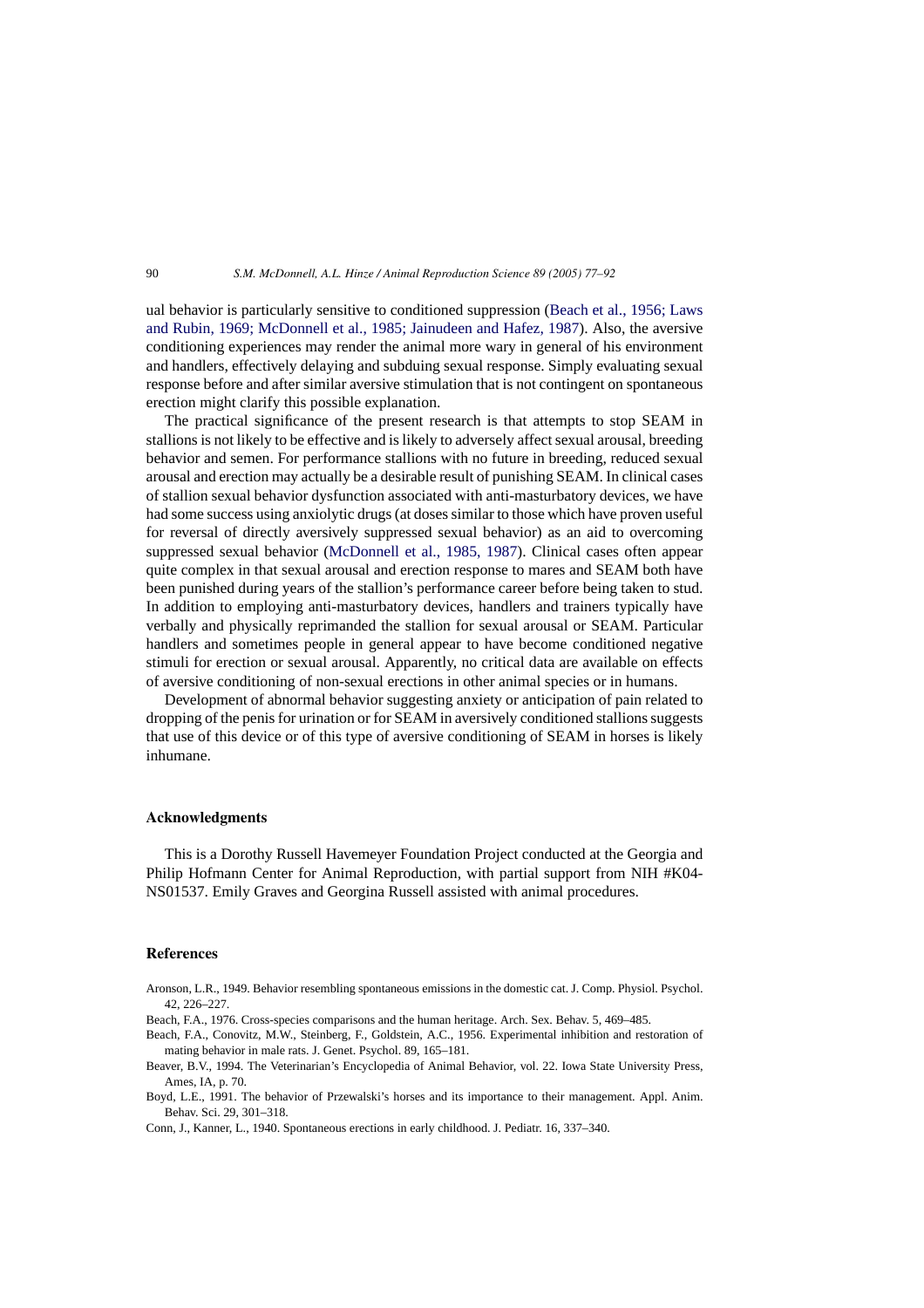- <span id="page-14-0"></span>Evans, J.W., 1981. Horses: A Guide to Selection, Care and Enjoyment, second ed. W.H. Freeman and Company, NY, p. 484.
- Feist, J.D., 1971. Behavior of feral horse in the Pryor Mountain wild horse range. Thesis. University of Michigan, Ann Arbor, MI, pp. 112–114.
- Hafez, E.S.E., 1962. The Behavior of Domestic Animals. The Williams and Williams Co., Baltimore, pp. 269, 382, 435, 472–473.
- Henry, M., McDonnell, S.M., Lodi, L.D., Gastal, E.L., 1991. Pasture mating behaviour of donkeys (*Equus asinus*) at natural and induced estrus. J. Reprod. Fertil. Suppl. 44, 77–86.
- Jainudeen, M.R., Katongole, C.B., Short, R.V., 1972. Plasma testosterone levels in relation to musth and sexual activity in the male Asiatic elephant, *Elephas maximus*. Reprod. Fertil. 29, 99–103.
- Jainudeen, M.R., Hafez, E.S.E., 1987. Reproductive behavior. In: Hafez, E.S.E. (Ed.), Reproduction in Farm Animals, fifth ed. Lea and Febiger, Philadelphia, pp. 260–294.
- Karacan, I., Salis, P.J., Thornby, J.I., Williams, R.L., 1976. The ontogeny of nocturnal penile tumescence. Wak. Sleep. 1, 27–44.
- Keiper, R.R., 1985. The Assateague Ponies. Tidewater Publishers, Centreville, MD, p. 58.
- Kenney, R.M., Hurtgen, J., Pierson, R., Witherspoon, D., Simons, J., 1983. Society for Theriogenology Manual for Clinical Evaluation of the Stallion. Society for Theriogenology, Hastings, NE.
- Laws, D.R., Rubin, H.B., 1969. Instructional control of an autonomic sexual response. J. Appl. Behav. Anal. 2, 93–99.
- Linnankoski, I., Hytonen, Y., Leinonen, L., Hyvarinen, J., 1981. Determinants of sexual behavior of *Macaca arctoides* in a laboratory colony. Arch. Sex. Behav. 10, 207–222.
- McConaghy, N., 1970. Penile response conditioning and its relationship to aversion therapy in homosexuals. Behav. Ther. 1, 213–221.
- McDonnell, S.M., 1989. Spontaneous erection and masturbation in equids. In: Proceedings of the 35th Annual Convention American Association of Equine Practitioners, Boston, MA, pp. 567–580.
- McDonnell, S.M., 1995. Spontaneous erection and "masturbation" in equids. In: Proceedings of the Second International Workshop on Erection and Ejaculation in Horses and Men, Mount Joy, PA, pp. 29–30.
- McDonnell, S.M., Diehl, N.K., 1990. Computer-assisted recording of live and videotaped horse behavior: reliability studies. Appl. Anim. Behav. Sci. 27, 1–7.
- McDonnell, S.M., Love, C.C., 1990. Manual stimulation collection of semen from stallions: training time, sexual behavior, and semen. Theriogenology 33, 1201–1210.
- McDonnell, S.M., Murray, S.C., 1995. Bachelor and harem stallion behavior and endocrinology. Biol. Reprod. Mono. 1, 577–590.
- McDonnell, S.M., Garcia, M.C., Kenney, R., 1987. Pharmacologic manipulation of sexual behavior in stallions. J. Reprod. Fertil. Suppl. 35, 45–49.
- McDonnell, S.M., Henry, M., Bristol, F., 1991. Spontaneous erection and masturbation in equids. J. Reprod. Fertil. Suppl. 44, 664–665.
- McDonnell, S.M., Kenney, R.M., Meckley, P.E., Garcia, M.C., 1985. Conditioned suppression of sexual behavior in stallions and reversal with diazepam. Physiol. Behav. 34, 951–956.
- Miller, N.E., 1969. Learning of visceral and glandular responses. Science 163, 434–445.
- Mountjoy, P.T., 1974. Some early attempts to modify penile erection in horse and human: an historical analysis. Psychol. Rec. 24, 291–308.
- Ohlmeyer, P., Brilmayer, H., Hullstrung, H., 1944. Periodische vorgange im schlaf. Pflugers Arch. 248, 559–560.
- Pearson, O.P., 1944. Reproduction in the shrew (*Blarina brevicauda* Say). Am. Anat. 75, 39–93.
- Penzhorn, B.L., 1984. A long-term study of social organization and behavior of Cape Mountain zebras (*Equus zebra zebra*). Z. Tierpsychol. 64, 97–146.
- Pickett, B.W., 1974. Evaluation of stallion semen. In: Adams, O.R. (Ed.), Lameness in Horses, third ed. Lea and Febiger, Philadelphia, pp. 60–90.
- Roberts, S.J., 1986.Veterinary Obstetrics and Genital Diseases, Woodstock, Vermont.
- Sachs, B.D., 1995. Placing erection in context: the reflexogenic–psychogenic dichotomy reconsidered. Neurosci. Biobehav. Rev. 19, 211–224.
- Sachs, B.D., 2000. Contextual approaches to the physiology and classification of erectile function, erectile dysfunction, and sexual arousal. Neurosci. Biobehav. Rev. 24, 541–560.